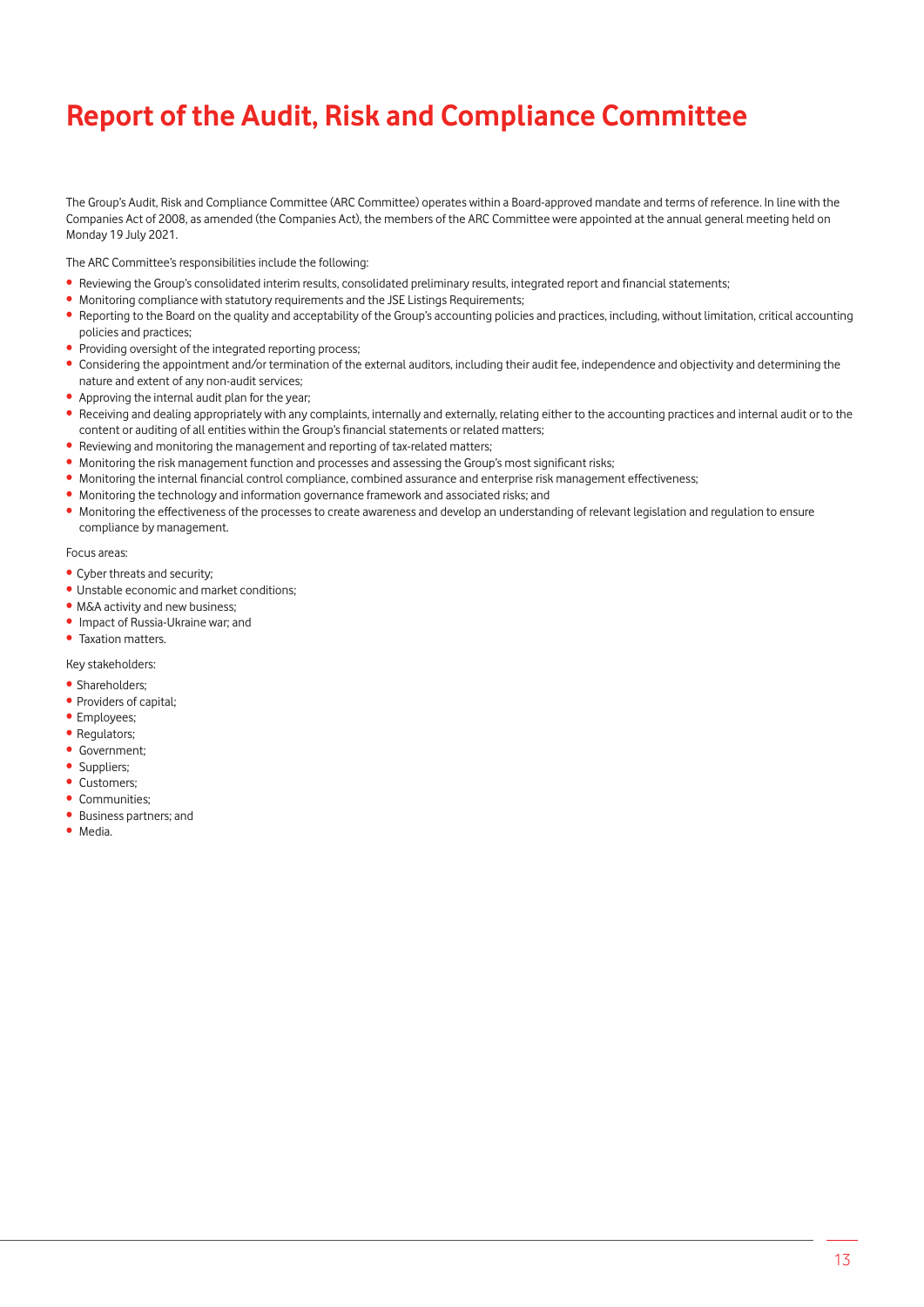### **Membership**

# **Members: DH Brown (Chairman), NC Nqweni, KL Shuenyane, CB Thomson**

The Group Chief Executive Officer, Group Chief Financial Officer, Vodafone Group representative, Managing Executive: Internal Audit Chief Risk Officer, Chief Legal and Compliance Officer, Head of Ethics, Chief Technology Office and External audit representative, attend ARC Committee meetings by invitation. The primary role of the ARC Committee is reviewing and advising the Board on the financial reporting, oversight of governance, financial risk management processes and internal financial and non-financial controls, independent audit functions, statutory and regulatory compliance and cyber security.

The internal and external auditors have unlimited access to the Chairman of the ARC Committee. The internal audit department reports directly to the ARC Committee and is also responsible to the Chief Financial Officer on day-to-day administrative matters.

Four ARC Committee meetings and one teleconference meeting is scheduled per financial year. Additional ARC Committee meetings may be convened when necessary.

Attendance for the year ended 31 March 2022 was as follows:

| Name of director | 12 May<br>2021 | 4 June 2021<br><b>Telecon</b> | 3 September<br>2021 | 4 November<br>2021 | 22 March<br>2022 |
|------------------|----------------|-------------------------------|---------------------|--------------------|------------------|
| DH Brown         |                |                               |                     |                    |                  |
| NC Ngweni        |                |                               |                     |                    |                  |
| KL Shuenyane     |                |                               |                     |                    |                  |
| CB Thomson       |                |                               |                     |                    |                  |

#### **Statutory duties**

In terms of Section 94(7) of the Companies Act, the ARC Committee discharged all of those functions delegated to it in terms of the ARC Committee mandate, the Companies Act and the JSE Listings Requirements. In the year, the ARC Committee:

- Considered and satisfied itself that the external auditors are independent;
- Nominated the external auditors for appointment for the 2022 financial year;
- Reviewed the nature of non-audit services that were provided by the external auditors during the year;
- Determined the fees paid to the external auditors for the 2022 financial year;
- Confirmed the payment of non-audit services which the external auditors performed during the year under review;
- Approved the internal audit plan for the year;
- Monitored and provided oversight of the internal audit function;
- Held separate meetings with management and the external auditors to discuss any reserved matters;
- Ensured the ARC Committee complied with the membership criteria as set out in the Companies Act;
- Considered the appropriateness and experience of the Chief Financial Officer as required by the JSE Listings Requirements;
- Reviewed the consolidated and separate financial statements of Vodacom Group Limited;
- Reviewed the appropriateness of any amendments to accounting policies and internal financial controls;

• Monitored Vodacom's technology governance framework and processes including that of information security. Further details of this may be found in the corporate governance statement included in the integrated report;

- Considered the appropriateness of the firm and partner in respect of the external auditor as required by JSE Listings Requirements;
- Updated the Committee charter to accommodate King IV; and
- Reviewed the integrated reporting process.

#### **The King IV report on Corporate Governance for South Africa 2016**

The Group has applied the principles of King IV, the details of which is set out in the corporate governance statement included in the integrated report.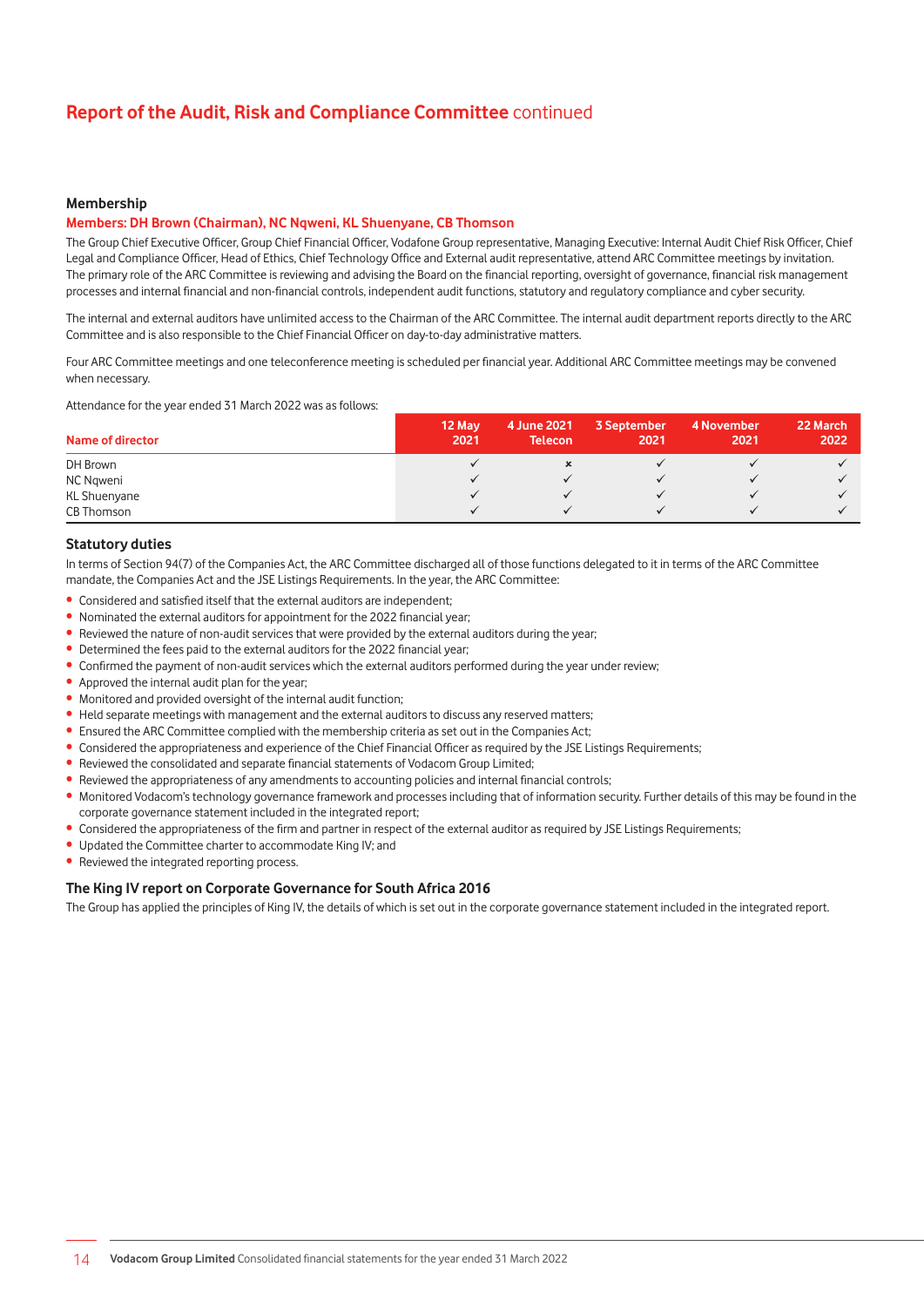# **Significant matters considered in relation to the consolidated financial statements and how these were addressed by the ARC Committee**

After discussion with management and the external auditor, being Ernst & Young Inc. (EY), the ARC Committee concurred with the key audit matters as set out in EY's report on the audit of the consolidated financial statements for the year ended 31 March 2022.

After reviewing the presentation and reports from management and consulting, where necessary, with EY, the ARC Committee was satisfied that the consolidated financial statements appropriately address the critical judgements and key estimates pertaining to the key audit matters contained in EY's audit report referred to above, in respect of both amounts and disclosure. The ARC Committee noted that both the consolidated and separate financial statements were presented fairly in all material respects.

#### **Other significant matters identified and considered by the ARC Committee**

The significant areas of focus considered and actions taken by the ARC Committee in relation to the 2022 consolidated financial statements were discussed with the external auditor during the year and, where appropriate, these have been addressed as key audit matters as outlined in the Independent auditor's report on pages 2 to 5 of the consolidated financial statements for the year ended 31 March 2022.

#### **External audit**

The ARC Committee has primary responsibility for overseeing the relationship with, and performance of, the external auditor. This includes making the recommendation on the appointment, re-appointment and removal of the external auditor, assessing their independence on an ongoing basis and for negotiating the audit fee.

### **Auditor appointment and tenure of the audit firm**

At the 2021 annual general meeting, EY was re-appointed as the Group's independent external auditor, to hold office until the 2022 annual general meeting. It is noted that the individual registered auditor who undertook the audit during the financial year ended 31 March 2022 was Mr V Pillay. Further information regarding the tenure of Mr V Pillay is contained in EY's report on the audit of the consolidated financial statements for the year ended 31 March 2022.

#### **Audit risk**

At the start of the audit cycle for each financial year the ARC Committee receives a detailed audit plan from EY, detailing their audit scope, planning materiality and their assessment of significant and elevated risk areas sensitive to fraud, error or judgement. The audit risk identification process is considered a key factor in the overall effectiveness of the external audit process, and the significant key risks for the 2022 financial year are encapsulated in their report on the audit of the consolidated financial statements for the year ended 31 March 2022.

The detailed audit plan was reviewed by the ARC Committee to ensure the external auditor's areas of audit focus remain appropriate.

#### **Working with the auditor**

The ARC Committee holds private meetings with the external auditor after the ARC Committee meeting to provide additional opportunity for open dialogue and feedback from the ARC Committee and the auditor without management being present. Matters typically discussed include the external auditor's assessment of business risks, the transparency and openness of interactions with management, confirmation that there has been no restriction in scope placed on them by management, the independence of their audit and how they have exercised professional scepticism. The Chairman of the ARC Committee also meets with the external lead audit partner, Mr V Pillay, outside the formal ARC Committee process, throughout the year.

### **Effectiveness of the external audit process**

The ARC Committee reviewed the quality of the external audit process throughout the year and considered the performance of EY, taking into account the ARC Committee's own assessment, the results of a detailed survey of senior finance personnel across the Group, focusing on a range of factors they considered relevant to audit quality and feedback from EY on their performance against their own objectives. Based on this review, the ARC Committee concluded that there had been appropriate focus and challenge on the primary areas of audit and that EY had applied robust challenge and scepticism throughout the audit.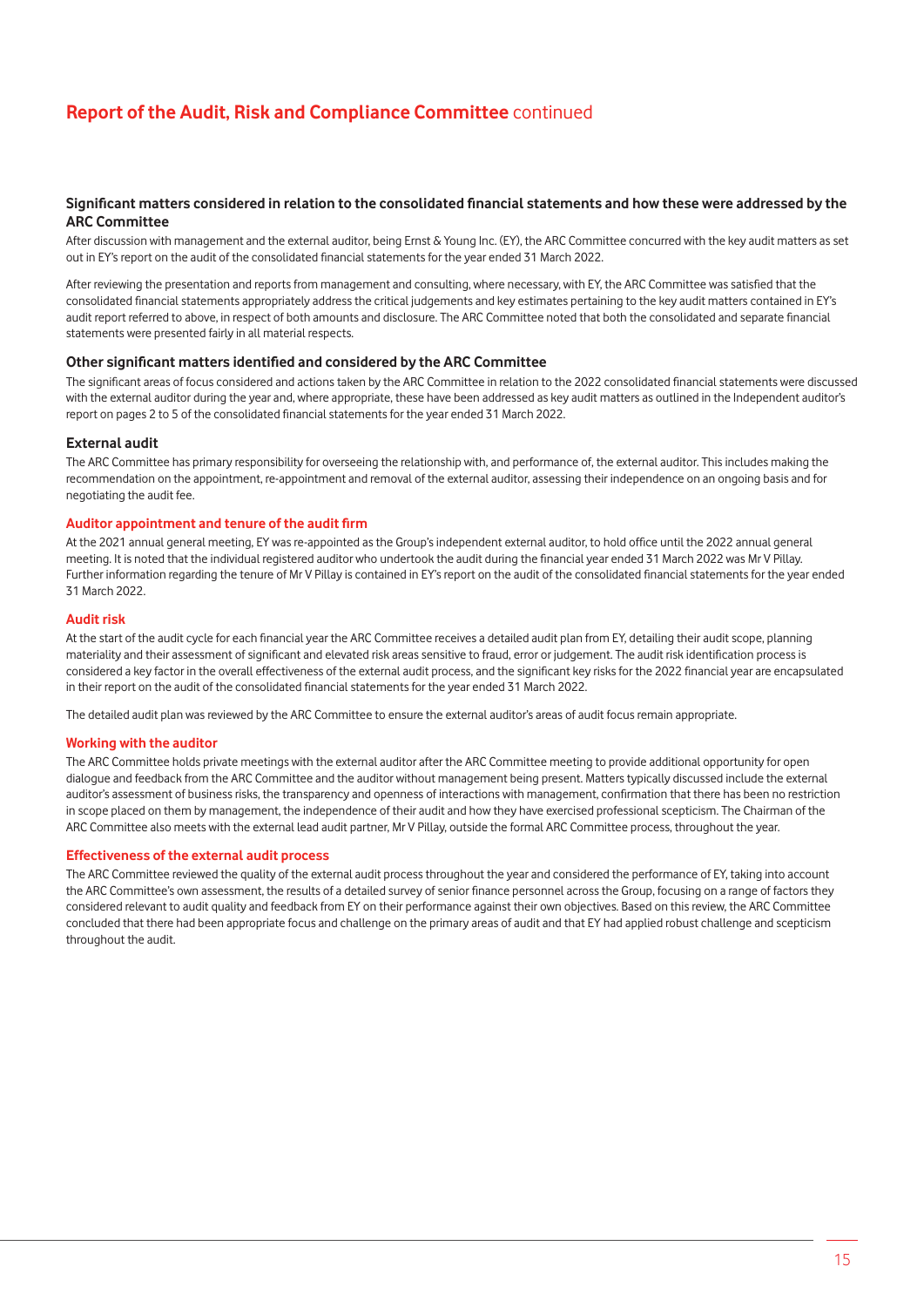### **External audit** continued

# **Independence and objectivity**

In its assessment of the independence of the auditor, the ARC Committee receives details of any relationships between the Group and EY that may have a bearing on their independence and receives confirmation that they are independent of the Group within the meaning of the JSE Listings Requirements. As one of the ways in which it seeks to protect the independence and objectivity of the external auditor, the ARC Committee has a policy governing the engagement of the external auditor to provide non-audit services. This precludes EY from providing certain services such as valuation work or the provision of accounting services and also sets a presumption that EY should only be engaged for non-audit services where there is no legal or practical alternative supplier.

### **Non-audit function policy**

Per the Group's policy for non-audit services, the external auditors may only be considered as a supplier for such service where:

- There is no other alternative supplier for these services;
- Where there is no other commercially viable alternative; or
- Where the non-audit service is related to and would add value to the external audit.

The nature and extent of such services contracted for during the financial year, but not yet rendered, include:

- Review of responses to regulators/others R256 000; and
- Taxation training event R20 000.

#### **Internal audit**

Internal controls comprise systematic measures, policies, procedures and business rules adopted by management to provide reasonable assurance that assets are safeguarded; error is prevented and detected and accounting records are accurate and complete. The internal audit function is governed by the internal audit charter, as approved by the ARC Committee. The internal audit function serves management and the Board by performing independent evaluations of the adequacy and effectiveness of the Group's internal controls, financial reporting mechanisms and records, information systems and operations.

Monitoring and review of the scope, extent and effectiveness of the activity of the Group's internal audit department is an agenda item at each ARC Committee meeting. The ARC Committee approves the annual audit plan prior to the start of each financial year and receive updates from the head of internal audit on audit activities, progress against the approved Group audit plan, the results of any unsatisfactory audits and the action plans to address these areas. The ARC Committee plays a major role in setting the internal audit annual objectives and the Chairman of the ARC Committee meets with the head of internal audit on a quarterly basis to discuss the team's activities and any significant issues arising from their work. The level of skill and experience of the internal auditors are presented to the ARC Committee on an annual basis.

#### **Effectiveness of the Chief Audit Executive and arrangements of the internal audit**

In accordance with King IV requirements, the ARC Committee has concluded that Ms J Naidoo, the current Group head of internal audit, possesses the appropriate expertise and experience to meet the responsibilities of this position and that the internal audit function is adequately resourced with technically competent individuals, and that it is effective.

### **Design and implementation of internal financial control**

The internal audit department assessed the key internal financial controls by using the internal financial controls model. Key controls assessed were based on the financial statement account balances that are deemed quantitatively and qualitatively significant to the Group. The key controls in place to mitigate the risk of material misstatement of these balances in the financial statements were reviewed as at 31 December 2021. Based on the review performed nothing has come to our attention that would indicate a material breakdown of internal financial controls. The internal financial controls reviewed appeared to be adequately designed and are operating as intended.

### **Compliance with section 404 of the US Sarbanes-Oxley Act**

Vodafone Group Plc (Vodafone) is required to comply with section 404 of the Sarbanes-Oxley Act (SOX) due to its listing on the NASDAQ stock exchange. With combined efforts between the Group and Vodafone, specific processes were identified that had to be brought in line with SOX requirements as part of the Group's South African SOX compliance efforts. To be SOX compliant, the processes, systems and controls identified were reviewed for adequacy and tested to prove the effectiveness and ongoing operation thereof. Management has concluded that overall, as at 31 March 2022, these internal controls over financial reporting were effective.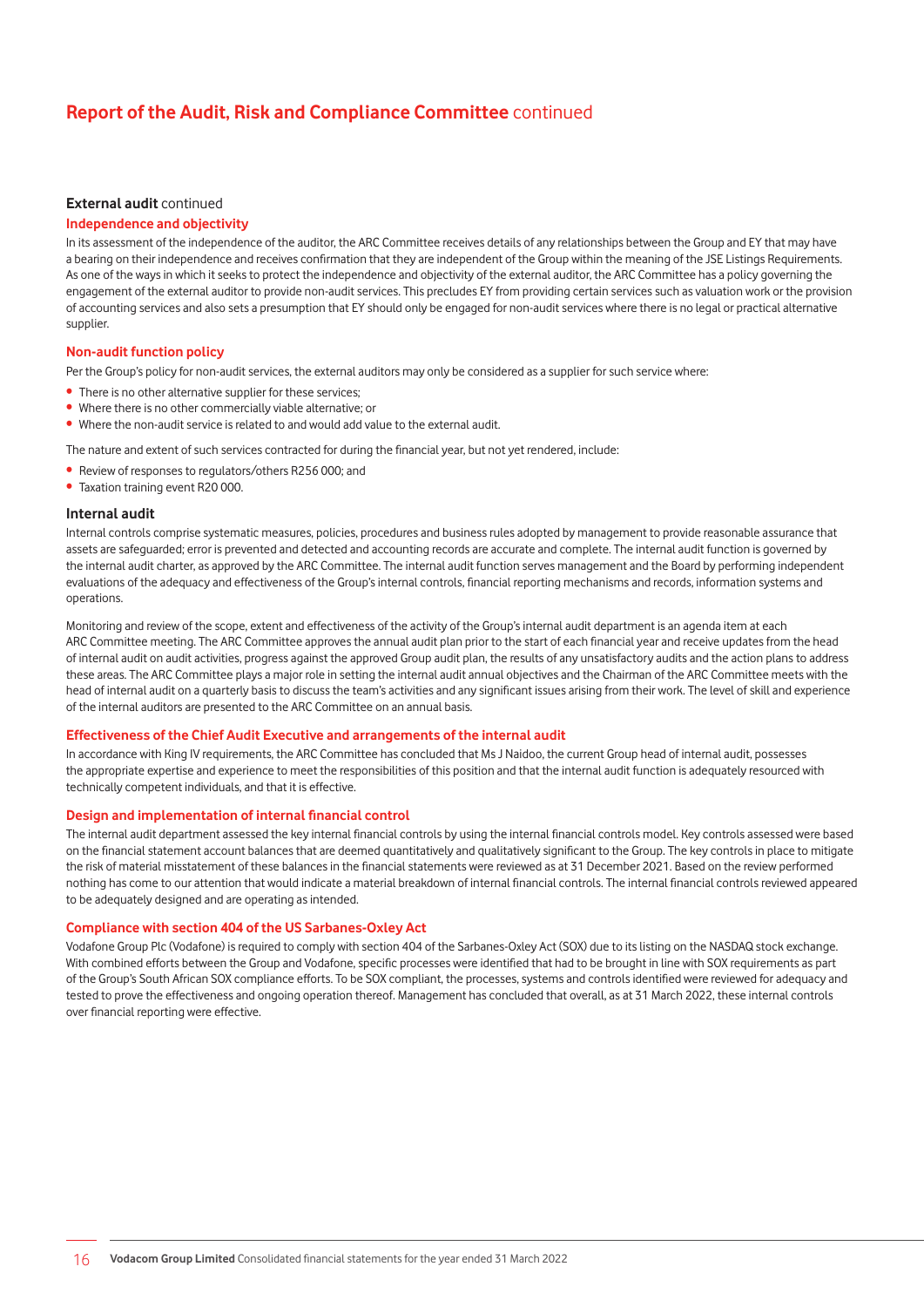### **Risk management**

Reviews of the Group's risk management, enterprise risk management programmes, business continuity and forensic services are performed by the Group's Risk Management Committee, which reports to the ARC Committee through the Chief Risk Officer. The top principal risks, which are those risks that will prevent the Group from achieving its strategic objectives in the short and medium term, are presented to the ARC Committee twice a year and reported to and considered by the Board. Critical and high macro strategic risks include, those risks that will affect the strategic objectives in the long term, are also presented to the ARC Committee twice a year and reported to and considered by the Board. All principal risks are currently managed within the risk appetite statements. The key focus areas, risk appetite and further details of the Group's principal risks are reported in the risk management report included in the Group's integrated report and online at **www.vodacom.com.**

The internal audit department has conducted an assessment on the effectiveness of the risk management function in accordance with the approved risk management framework and current practices in place to assess risks. The methodology and processes within the Risk management function has remained consistent for the year under review. Nothing has come to our attention that indicates that the risk management methodology and processes are not effective as at 31 March 2022.

From 1 April 2021 to 31 March 2022, the Group's corporate security divisions investigated over 6 083 cases of alleged fraud or irregularities, of which 5 553 related to external cases and 530 to internal cases. These cases were reported through various channels, including direct reports received from customers, service providers, online reports, referrals from business and external whistleblowing. Over the same period, 652 reports were received via the formal whistleblowing line of which 190 were customer related issues. The investigations did not result in a material adverse impact on the financial results of the Group.

The ARC Committee has satisfied itself that the risk management function operates effectively.

#### **Combined assurance**

The Group assessed risks based on principal risks. This is a high level category of risks, made up of macro and sub risks. The current combined assurance model in place is representative of how the risks are currently being managed between the three lines of assurance. Vodacom Group Internal Audit have implemented a coordinated structure for planning, executing and reporting on internal audit, compliance and risk activities. The ARC committee is satisfied that the Group has optimised the assurance obtained from the three lines of assurance in accordance with the approved combined assurance model and that the model is effective in achieving the following objectives:

- coordinates assurance and reporting to provide management and the Board with a clear view on what our risks are;
- effective risk mitigation; and
- an acceptable level of residual risks.

#### **Effectiveness of the finance function**

In accordance with King IV requirements, the ARC Committee has, followings its annual assessment, concluded that the finance function is resourced with appropriately skilled and technically competent individuals, and that it is effective.

Processes within the finance function are well designed and embedded with an effective control environment. However, given the level of transformation and change that the business is experiencing, there is still room for improvement on systems integration, process automation, communication and partnering with the business.

#### **Effectiveness of the design and implementation of financial controls**

In alignment with King IV, the ARC Committee has satisfied itself that the following areas have been appropriately addressed:

- Financial reporting risk;
- Internal financial controls;
- Fraud risk as it relates to financial reporting; and
- Information technology and legal risk as it relates to financial reporting.